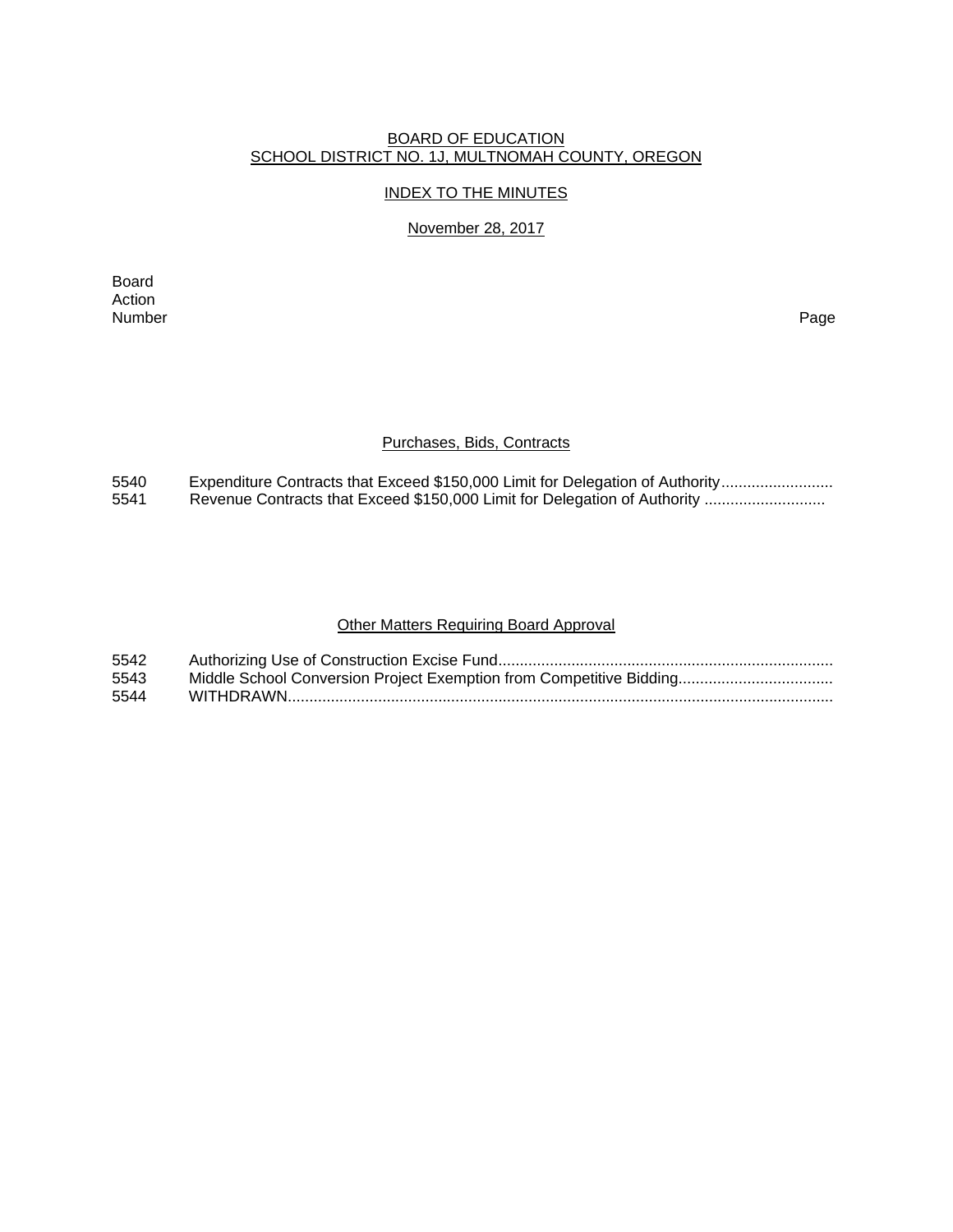November 28, 2017

# Purchases, Bids, Contracts

The Superintendent RECOMMENDED adoption of the following items:

## Numbers 5540 and 5541

Director Kohnstamm moved and Director Bailey seconded the motion to adopt the above numbered items. The motion was put to a voice vote and passed unanimously (7-yes, 0-no), with Student Representative Tran voting yes, unofficial.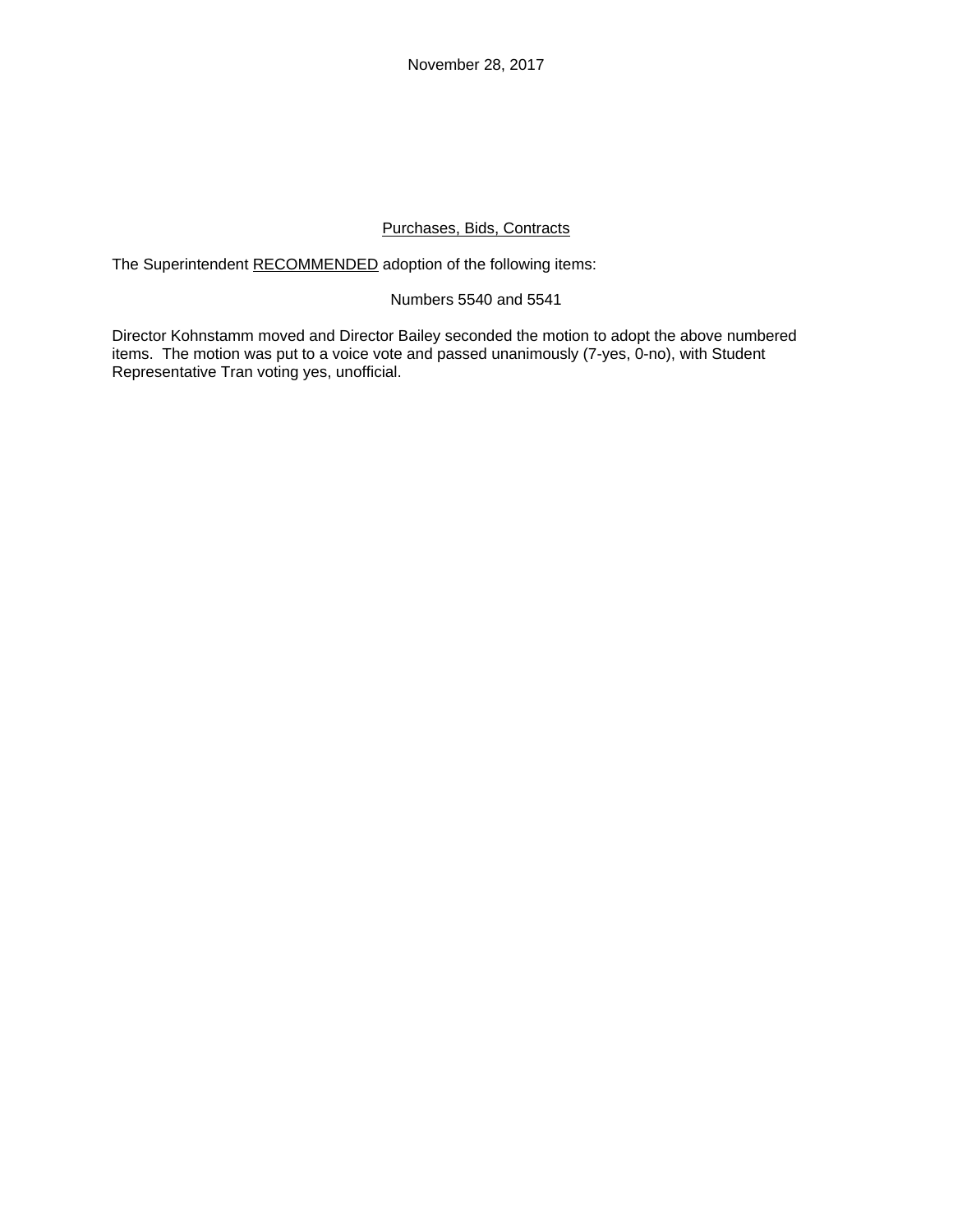## Expenditure Contracts that Exceed \$150,000 for Delegation of Authority

### **RECITAL**

Portland Public Schools ("District") Public Contracting Rules PPS-45-0200 ("Authority to Approve District Contracts; Delegation of Authority to Superintendent") requires the Board of Education ("Board") enter into contracts and approve payment for products, materials, supplies, capital outlay, equipment, and services whenever the total amount exceeds \$150,000 per contract, excepting settlement or real property agreements. Contracts meeting this criterion are listed below.

## **RESOLUTION**

The Superintendent recommends that the Board approve these contracts. The Board accepts this recommendation and by this resolution authorizes the Deputy Clerk to enter into the following agreements.

## **NEW CONTRACTS**

| <b>Contractor</b>      | Contract<br>Term               | <b>Contract Type</b> | <b>Description of Services</b>                                                  | Contract<br>Amount | Responsible<br>Administrator,<br><b>Funding Source</b> |
|------------------------|--------------------------------|----------------------|---------------------------------------------------------------------------------|--------------------|--------------------------------------------------------|
| <b>Relay Resources</b> | 12/1/17<br>through<br>11/30/22 | Services<br>S 65523  | To provide for rental and<br>laundering of dust mops for all<br>District sites. | \$400,000          | J. Vincent<br><b>Fund 101</b><br>Dept. 5593            |
|                        |                                |                      | Qualified Rehabilitation<br>Facilities (QRF)                                    |                    |                                                        |
|                        |                                |                      | PPS 45-0410                                                                     |                    |                                                        |

## **NEW INTERGOVERNMENTAL AGREEMENTS ("IGAs")**

| <b>Contractor</b>                         | Contract<br>Term             | <b>Contract Type</b>                        | <b>Description of Services</b>                                                                           | <b>Contract</b><br>Amount | Responsible<br>Administrator,<br><b>Funding Source</b>    |
|-------------------------------------------|------------------------------|---------------------------------------------|----------------------------------------------------------------------------------------------------------|---------------------------|-----------------------------------------------------------|
| <b>Reynolds School</b><br><b>District</b> | 7/1/17<br>through<br>6/30/18 | Intergovernmental<br>Agreement<br>IGA 65509 | Columbia Regional Program<br>will provide autism support<br>services to regionally eligible<br>children. | \$231,600                 | V. Truong<br><b>Fund 205</b><br>Dept. 5433<br>Grant G1700 |

## **AMENDMENTS TO EXISTING CONTRACTS**

| Contractor                         | Contract<br><b>Amendment</b><br>Term | <b>Contract Type</b>                               | <b>Description of Services</b>                                                                                                               | Amendment<br>Amount,<br><b>Contract Total</b> | Responsible<br>Administrator,<br><b>Funding Source</b>                  |
|------------------------------------|--------------------------------------|----------------------------------------------------|----------------------------------------------------------------------------------------------------------------------------------------------|-----------------------------------------------|-------------------------------------------------------------------------|
| Day CPM an OTAK<br><b>Division</b> | 11/29/17<br>through<br>1/31/18       | <b>Related Services</b><br>RS 64855<br>Amendment 1 | Adding funds for continued<br>construction management<br>services.<br><b>Direct Appointment</b><br>PPS 48-0200                               | \$99,999<br>\$199.999                         | J. Vincent<br><b>Fund Varies</b><br>Dept. 5597<br><b>Project Varies</b> |
|                                    |                                      |                                                    | Approval of amendment sought<br>under PPS 48-0320(4)(c)<br>(allowing amendment over<br>125% of original contract value<br>if Board approves) |                                               |                                                                         |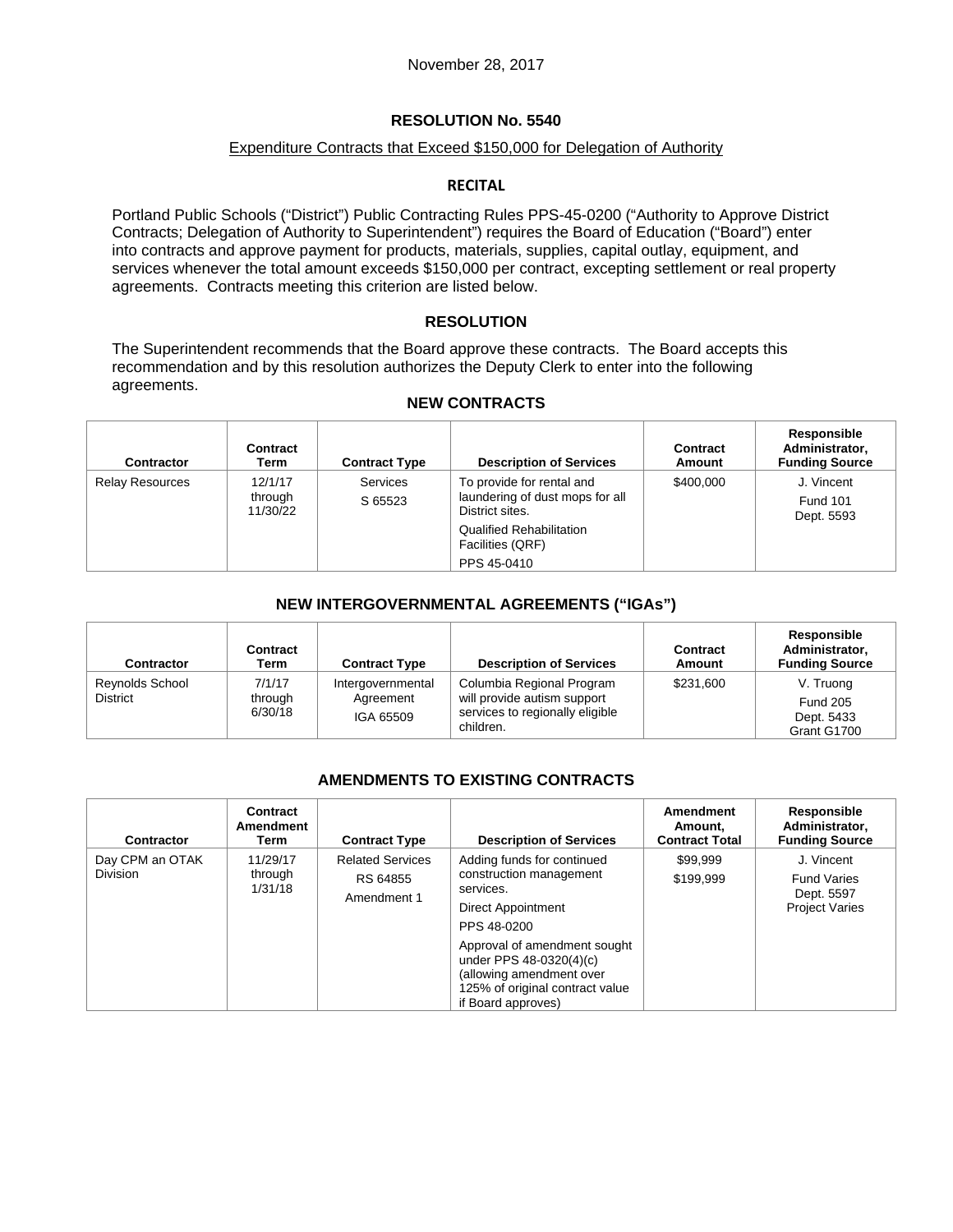#### Revenue Contracts that Exceed \$150,000 Limit for Delegation of Authority

### **RECITAL**

Portland Public Schools ("District") Public Contracting Rules PPS-45-0200 ("Authority to Approve District Contracts; Delegation of Authority to Superintendent") requires the Board of Education ("Board") to enter into and approve all contracts, except as otherwise expressly authorized. Contracts exceeding \$150,000 per contractor are listed below.

### **RESOLUTION**

The Superintendent recommends that the Board approve these contracts. The Board accepts this recommendation and by this resolution authorizes the Deputy Clerk to enter into the following agreements.

### **NEW REVENUE CONTRACTS**

No New Revenue Contracts

### **NEW INTERGOVERNMENTAL AGREEMENTS / REVENUE ("IGA/Rs")**

| Contractor                                | Contract<br>Term             | <b>Contract Type</b>                                       | <b>Description of Services</b>                                                                                                                                      | Contract<br>Amount | Responsible<br>Administrator.<br><b>Funding Source</b>    |
|-------------------------------------------|------------------------------|------------------------------------------------------------|---------------------------------------------------------------------------------------------------------------------------------------------------------------------|--------------------|-----------------------------------------------------------|
| <b>Reynolds School</b><br><b>District</b> | 7/1/17<br>through<br>6/30/18 | Intergovernmental<br>Agreement /<br>Revenue<br>IGA/R 65504 | Columbia Regional Program<br>will provide Reynolds School<br>District school age classroom<br>services for Deaf/Hard of<br>Hearing regionally eligible<br>children. | \$232.925          | V. Truong<br><b>Fund 299</b><br>Dept. 5422<br>Grant S0031 |

# **AMENDMENTS TO EXISTING REVENUE CONTRACTS**

No Amendments to Existing Revenue Contracts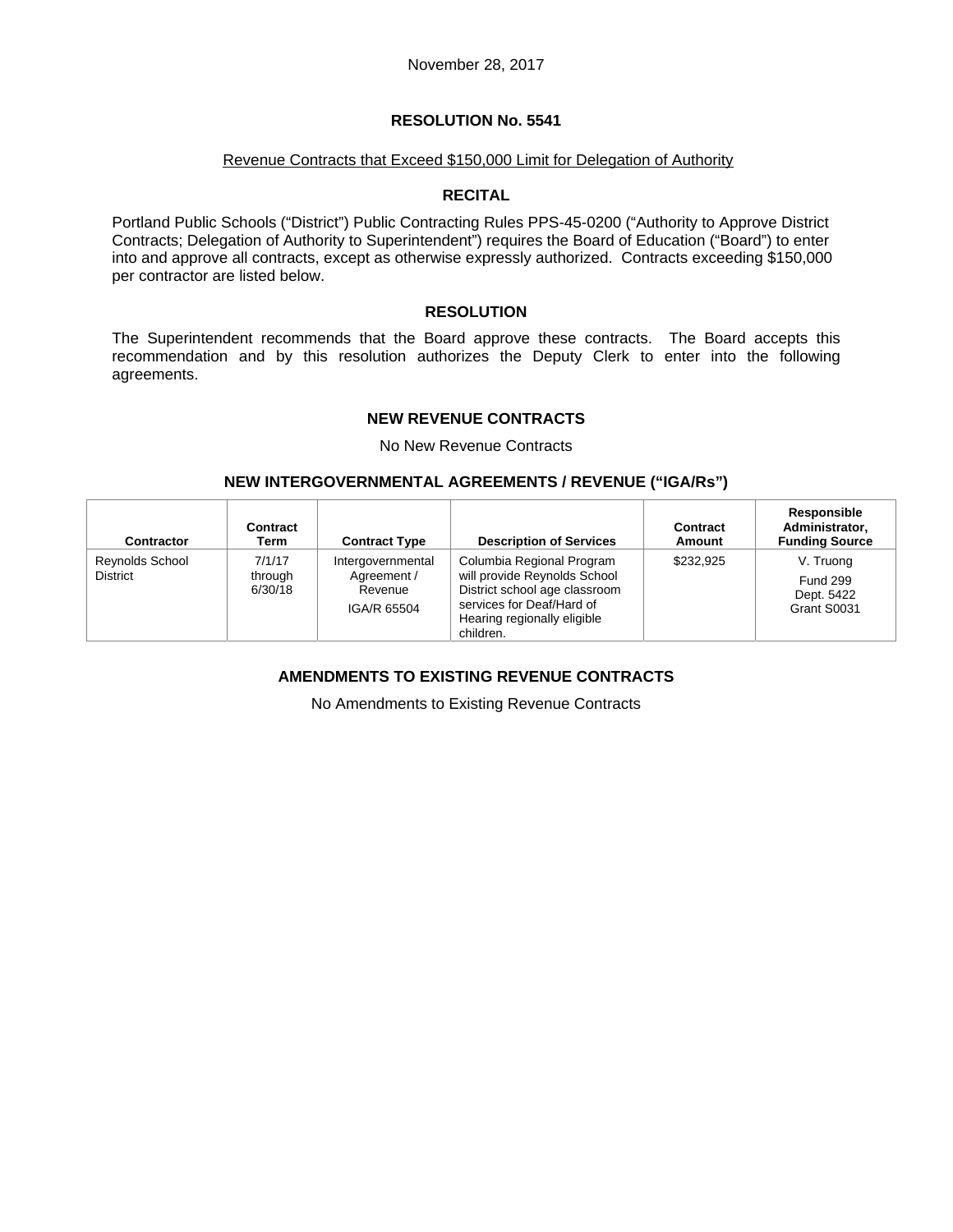November 28, 2017

### Other Matters Requiring Board Approval

The Superintendent RECOMMENDS adoption of the following items:

### Numbers 5542 through 5544

During the Committee of the Whole, Director Bailey moved and Director Kohnstamm seconded the motion to adopt Resolution 5542. The motion was put to a voice vote and passed unanimously (7-yes, 0-no), with Student Representative Tran voting yes, unofficial.

During the Committee of the Whole, Vice-Chair Esparza Brown moved and Vice-Chair Moore seconded the motion to adopt Resolution 5543. The motion was put to a voice vote and passed unanimously (7 yes, 0-no), with Student Representative Tran voting yes, unofficial.

Resolution 5544 was withdrawn.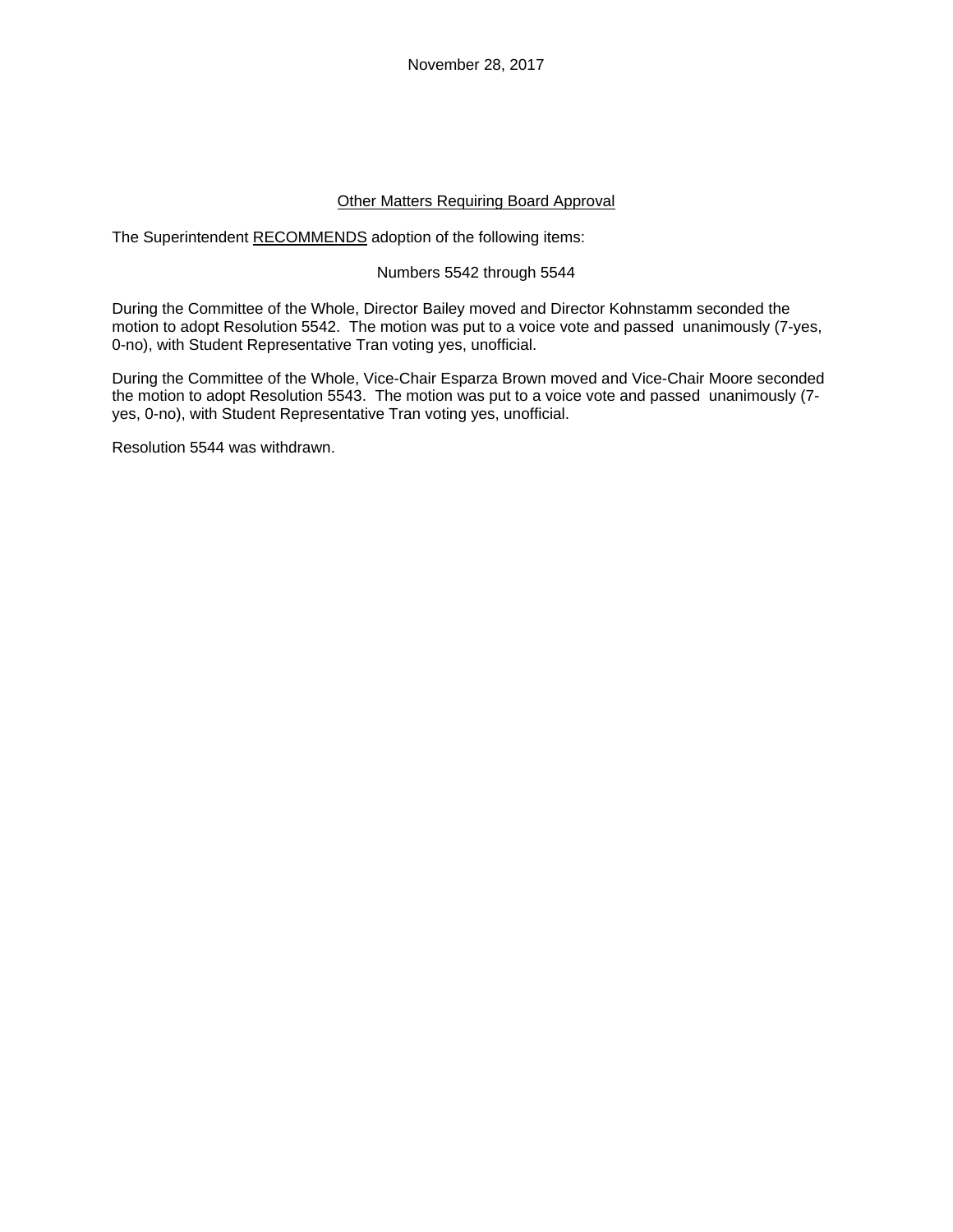### Authorizing Usage of Construction Excise Fund

The Superintendent recommends that the Board authorize the use of Construction Excise Fund (Fund 404) for capital improvement costs during the Middle School implementation at Tubman and Roseway Heights, and ACCESS relocation. The Board accepts this recommendation and by this resolution authorizes the Superintendent or his designee to utilize these funds.

## **RECITALS**

- A. Board Resolution No. 3833 approved the Construction Excise Tax (CET). The use of funds from this tax is limited to capital improvements to school facilities.
- B. Board Resolution No. 5451 directed the Superintendent to further develop an implementation plan for Roseway Heights and Harriet Tubman Middle Schools aligned to the working draft of the Middle Grades Framework, and following completion of that Framework, to open Roseway Heights and Harriet Tubman Middle Schools for the 2018-2019 school year.
- C. The Superintendent has determined that ACCESS will be relocated from Rose City Park to another location.
- D. Staff estimates Facilities and Asset Management costs at \$16.65M and IT capital improvement costs at \$1.48M.
- E. \$12.59M will come from the Construction Excise Fund. \$3M will come from restricted funds, the remainder from unrestricted funds.
- F. The future repayment plan to restricted funds will come from CET unrestricted funds.
- G. Bond compensable capital costs of \$5.45M will be funded from the 2017 Capital Bond.

## **RESOLUTION**

- 1. The Board authorizes the Superintendent or his designee to utilize Construction Excise Funds for Middle School implementation and ACCESS relocation.
- 2. The Board authorizes the use of up to \$12.59M from the Construction Excise Tax Fund to facilitate this work effort.

*M. Lee*